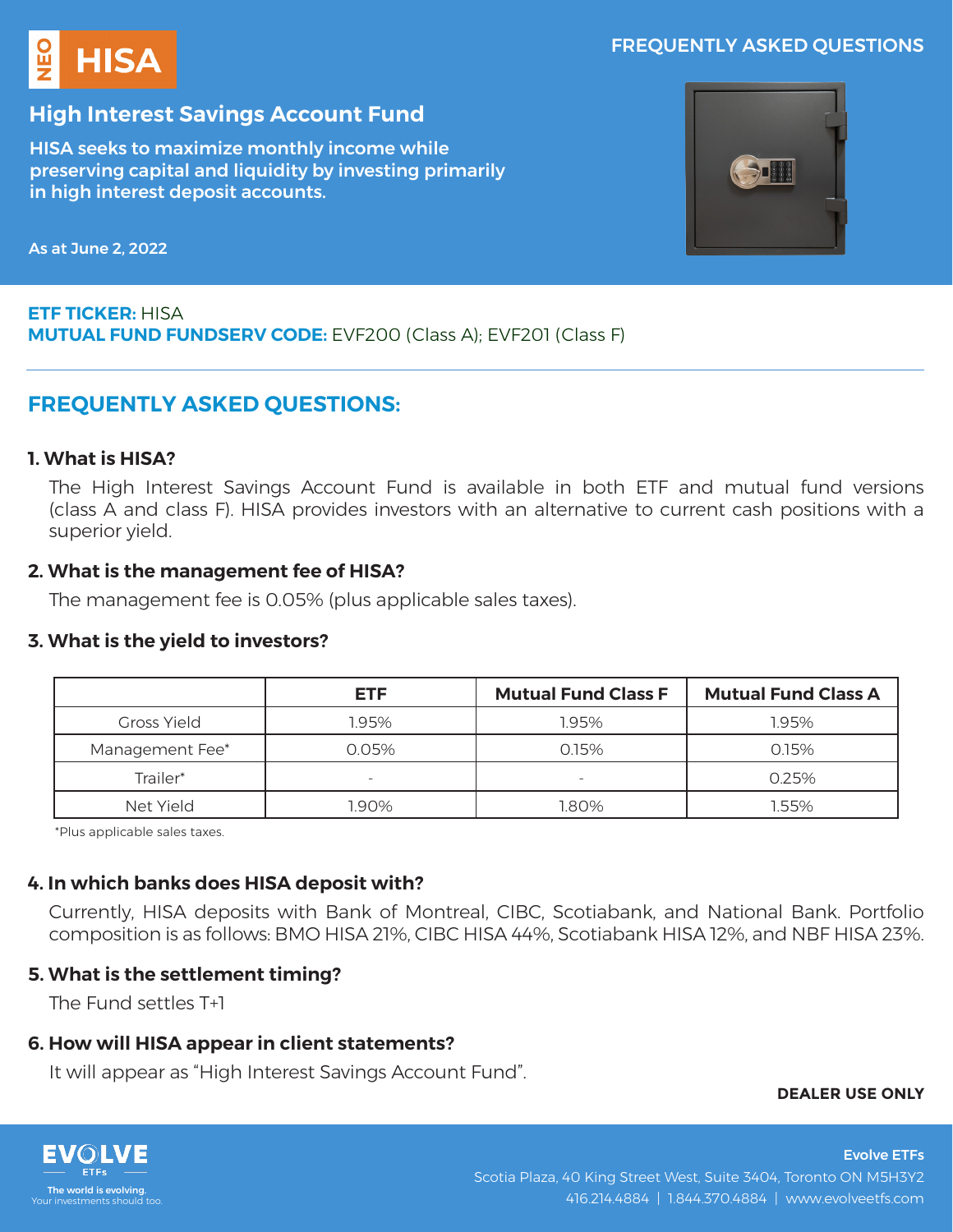# **7. How does the HISA ETF differ from mutual fund classes?**

|                         | <b>HISA ETF</b>                                                                                                                                                                                                                                       | <b>HISA Mutal Funds</b>                                                                                                                                                                        |  |
|-------------------------|-------------------------------------------------------------------------------------------------------------------------------------------------------------------------------------------------------------------------------------------------------|------------------------------------------------------------------------------------------------------------------------------------------------------------------------------------------------|--|
| Ticker / FundSERV       | NEO Exchange: HISA                                                                                                                                                                                                                                    | EVF200 (Class A)                                                                                                                                                                               |  |
|                         | Thomson Reuters: HISA-GD                                                                                                                                                                                                                              |                                                                                                                                                                                                |  |
|                         | Bloomberg: HISA CN                                                                                                                                                                                                                                    | EVF201 (Class F)                                                                                                                                                                               |  |
| Liquidity               | Intraday                                                                                                                                                                                                                                              | Daily                                                                                                                                                                                          |  |
| <b>NAV Process</b>      | Monthly floating \$50 NAV                                                                                                                                                                                                                             | Stable \$10 NAV                                                                                                                                                                                |  |
|                         | The NAV for HISA ETF begins each<br>month at a share price of \$50 and<br>interest accrues on a daily basis into the<br>NAV. At the end of the month all of the<br>interest accrued is paid out and then<br>starts the following month at \$50 again. | The NAV for HISA mutual fund<br>classes remain \$10 throughout the<br>month. At the end of the month<br>all of the interest accrued is paid<br>out as additional units of the fund.            |  |
| Distribution<br>Payment | Cash distribution                                                                                                                                                                                                                                     | Additional units                                                                                                                                                                               |  |
| Redemptions             |                                                                                                                                                                                                                                                       | The mutual fund classes can be<br>redeemed daily. If the investor<br>redeems their entire investment.<br>proceeds will include all accrued<br>interest earned up to the date of<br>redemption. |  |
| <b>Trading Spread</b>   | \$0.01 / unit                                                                                                                                                                                                                                         |                                                                                                                                                                                                |  |
| <b>CDIC Protection</b>  | <b>No</b>                                                                                                                                                                                                                                             | <b>No</b>                                                                                                                                                                                      |  |

## **8. If my client wants to place a large amount into, HISA will it affect liquidity?**

No, HISA can take in large amounts without any effect on liquidity through the create and redeem facility offered by various market makers.

## **9. What are the risks of investing in HISA?**

These are considered retail deposits at the banks. The risk is that one or more of the banks that the Fund deposits with becomes insolvent.

## **10. If I place a large trade, is there a discount on trading fees?**

You should talk to an Evolve representative or your ETF desk to discuss.

### **DEALER USE ONLY**